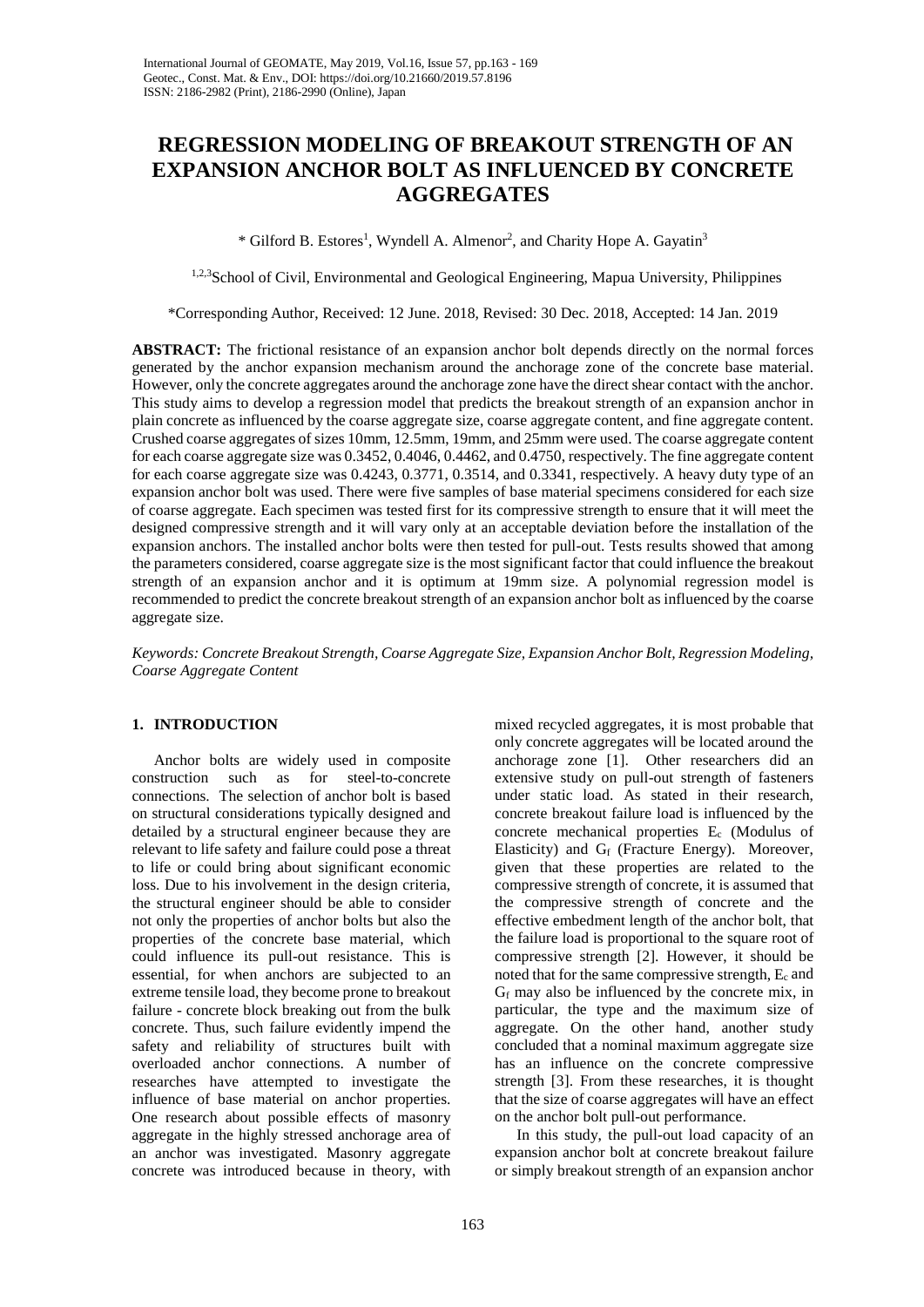bolt was investigated as influenced by the concrete aggregates. Expansion anchors are post-installed anchors that transfer tension load to the concrete principally by friction. The frictional resistance of the anchor depends directly on the normal forces generated by the anchor expansion mechanism during installation and throughout the life of the anchorage. It is assumed that concrete aggregates located around the anchorage zone have sole direct shear contact with the anchor. These are fine aggregates and coarse aggregates. The influence of these aggregates in concrete breakout strength relative to its size and content was done by the demonstration of the pull-out test which measures the pull-out load capacity of the anchor bolts embedded in the concrete. Specifically, the factors considered in the investigation to influence the breakout strength of an expansion anchor bolt were coarse aggregate size, coarse aggregate content and fine aggregate content. The size of the coarse aggregate was selected since it covers more direct shear contact around the anchorage zone as compared to fine aggregates. This research was conducted to give significant information needed by a structural engineer on the design of expansion anchor bolts connection to structural concrete members relative to its concrete aggregate size and content. Specifically, this research will lead the construction industry to take a new approach involving the safe design of expansion anchor bolts connection for new construction or in some cases where there is a need for connecting a new structural member to an existing structural concrete member.

This research attempted also to identify factors of concrete aggregates that will optimize the breakout strength of an expansion anchor bolt in concrete. Lastly, this study aims to develop a regression model that could predict the breakout strength of an expansion anchor bolt as influenced by the concrete aggregates used relative to its size and content.

## **2. METHODOLOGY**

## **2.1 Materials**

The components of the pull-out specimens used in this research were the expansion anchor bolt and the concrete base material. In this research, a heavyduty torque controlled mechanical expansion anchor bolt was used, with a diameter of 8mm, with a total length of 98mm and with a nominal tensile strength of 800MPa. The technical data of the anchor bolt is presented in Table 1 (i.e. required torque (T), effective embedment depth (hef), drilling depth  $(h_d)$ , drilled hole diameter  $(D)$ , and base thickness (H).

Table 1 Technical data of expansion anchor bolt

| Type           | T    | $h_{\rm ef}$ | $h_d$                       | D  | H   |
|----------------|------|--------------|-----------------------------|----|-----|
|                | (Nm) |              | $(mm)$ $(mm)$ $(mm)$ $(mm)$ |    |     |
| <b>COMPANY</b> | 25   | - 70         | 80                          | 12 | 125 |

The concrete base material was composed of cement (C), water (W), fine aggregates (FA), and coarse aggregates (CA). Portland cement from Norzagaray, Bulacan Cement Plant that meets the American Society for Testing and Materials (ASTM) standard specification C150 was used in the design mix [4]. The water used was clean and of good quality. Crushed coarse aggregates with four sizes were considered - 10mm, 12.5mm, 19mm, and 25mm having a mass density of  $1651 \text{kg/m}^3$  and 1.00% absorption were used as shown in Fig. 1. These coarse aggregates came from a single crusher located in Montalban, Rizal. For fine aggregates, sand with 2.6 fineness modulus and 0.80% water absorption was used.



Fig. 1 Crushed coarse aggregates sizes (25mm, 19mm, 12.5mm, and 10mm)

#### **2.2 Specimens**

Different concrete mixture proportions were used for different concrete specimens. This is presented in Table 2. The specimens varied according to their coarse aggregate size (S), coarse aggregate content (CAC), and fine aggregate content (FAC). The coarse aggregate content for each coarse aggregate size was 0.3452, 0.4046, 0.4462, and 0.4750, respectively. The fine aggregate content for each coarse aggregate size was 0.4243, 0.3771, 0.3514, and 0.3341, respectively. It is noticeable here that as the coarse aggregate size increases, the concrete aggregates content also increases, and on the other hand, the fine aggregates content decreases.

Although the mixture proportions varied, a uniform compressive strength of 21MPa at 28days curing period had been considered in the design mixture. This is to ensure that the compressive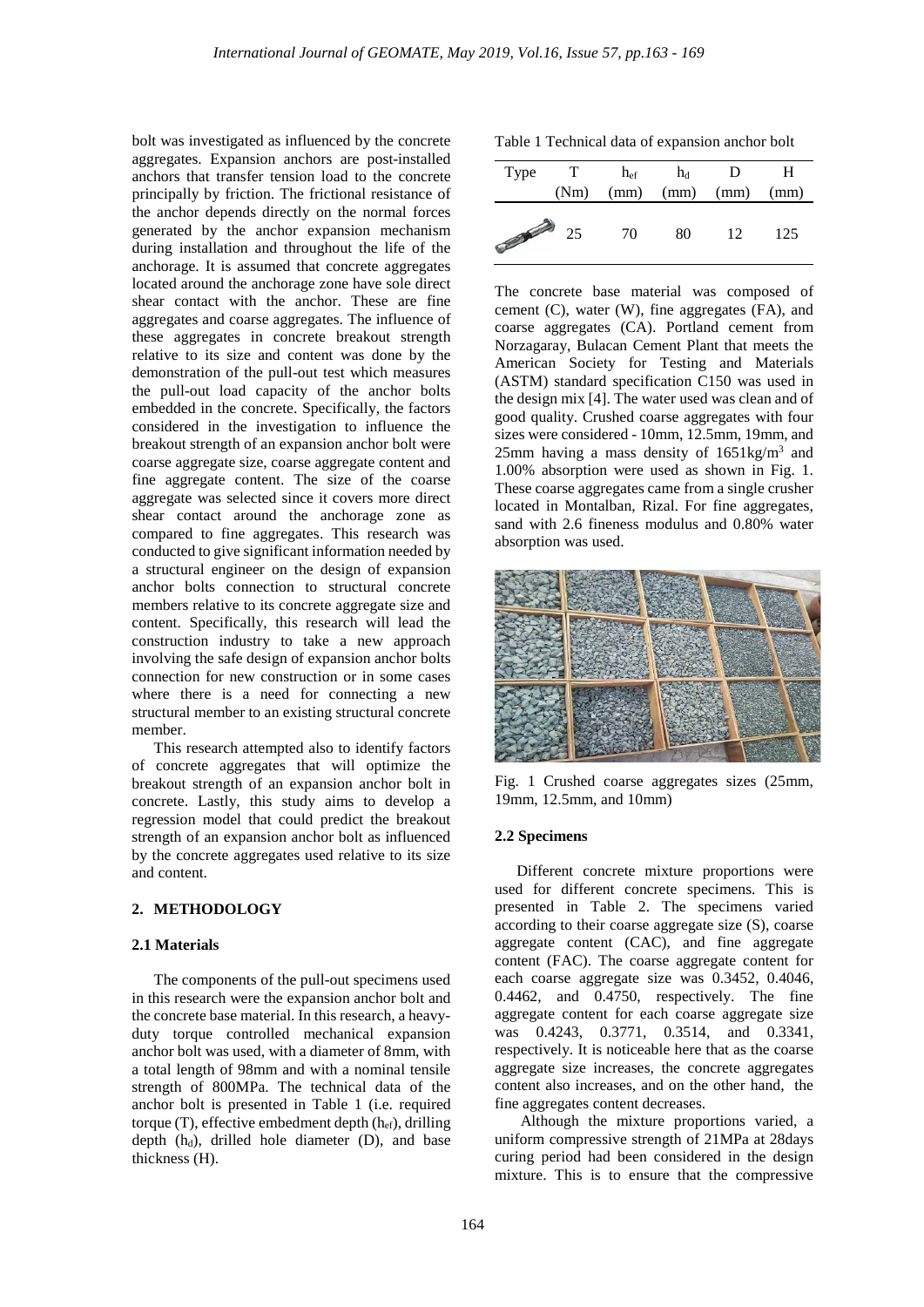strength of the concrete specimens would not interfere with the pull-out performance of the expansion anchor bolts.

| S    | W               | C                 | CA.             | <b>FA</b>       |
|------|-----------------|-------------------|-----------------|-----------------|
|      |                 |                   | (CAC)           | (FAC)           |
| mm   | $\text{kg/m}^3$ | kg/m <sup>3</sup> | $\text{kg/m}^3$ | $\text{kg/m}^3$ |
| 10   | 222.84          | 304.66            | 790.13          | 970.98          |
|      |                 |                   | (0.3452)        | (0.4243)        |
| 12.5 | 214.67          | 291.61            | 938.28          | 874.36          |
|      |                 |                   | (0.4046)        | (0.3771)        |
| 19   | 203.62          | 274.20            | 1053.51         | 829.82          |
|      |                 |                   | (0.4462)        | (0.3514)        |
| 25   | 195.33          | 261.14            | 1135.82         | 799.04          |
|      |                 |                   | (0.4750)        | (0.3341)        |

Table 2 Mix proportions of the specimens

Five samples were used for each type of coarse aggregate size, this is in accordance with ASTM E 488-96 [5]. The rectangular solid base material specimens measuring 350mm x 350mm x 125mm were made and cured for 28days. Then, the expansion anchors were installed in these base materials following the setting instructions recommended by the manufacturer as shown in Fig. 2. Simultaneously, 150mm concrete cube specimens for compressive strength test were prepared for each type of concrete base specimen. Two samples were used for each type of coarse aggregate size in accordance with ASTM C 39-05 [6]. After pouring, all the specimens were cured for 28days to attain the design compressive strength of 21MPa. During curing, the specimens were placed in an area where the rays of the sun could not reach; this is to ensure that the air temperature within the area was controlled.



Fig. 2 Installed expansion anchor bolts in concrete bases

## **2.3 Testing**

The compressive strength of each specimen was tested according to ASTM C39-05 after 28days of curing period. Before the pull-out test of the expansion anchor bolts in concrete base material specimens takes place, actual compressive strength (fc) test result should meet the designed compressive strength (f'c) and should vary only within the acceptable deviation as per ASTM C39- 05 [6]. The results from the compressive tests were first analyzed to check if all the concrete specimens have met the consistency requirement for compressive strength as specified by ASTM C 39- 05 [6]. The consistency was also tested statistically using a one sample mean t-test at a level of significance of  $\alpha = 0.01$ . Specifically, the null hypothesis (H<sub>o</sub>) was tested, i.e., if there is a significant difference between the actual compressive strength of the concrete specimens and the design compressive strength. The one sample mean t-test equation given by Scheaffer et al., is

$$
t\text{-}stat = (\bar{x}\text{-}\mu) \left( \sqrt{n}/s \right) \tag{1};
$$

where  $\bar{x}$  = sample mean,  $\mu$  = population means, n = sample size, and  $s =$  standard deviation of the samples [7]. The setup for the pull-out test and the concrete base specimen's failure mode are illustrated in Fig. 3.



Fig. 3 Pull-out test setup and concrete breakout failure mode

The loading device is positioned in such a way that it is centered over the anchor bolt that is to be tested. A reaction frame with four legs and with a side dimension greater than the diameter of cone failure was placed on the concrete base specimen to provide uniform contact between the surface of the structural member and the support frame. This is done in such a way that a concrete breakout failure was free for pull-out. Then, a pulling fixture was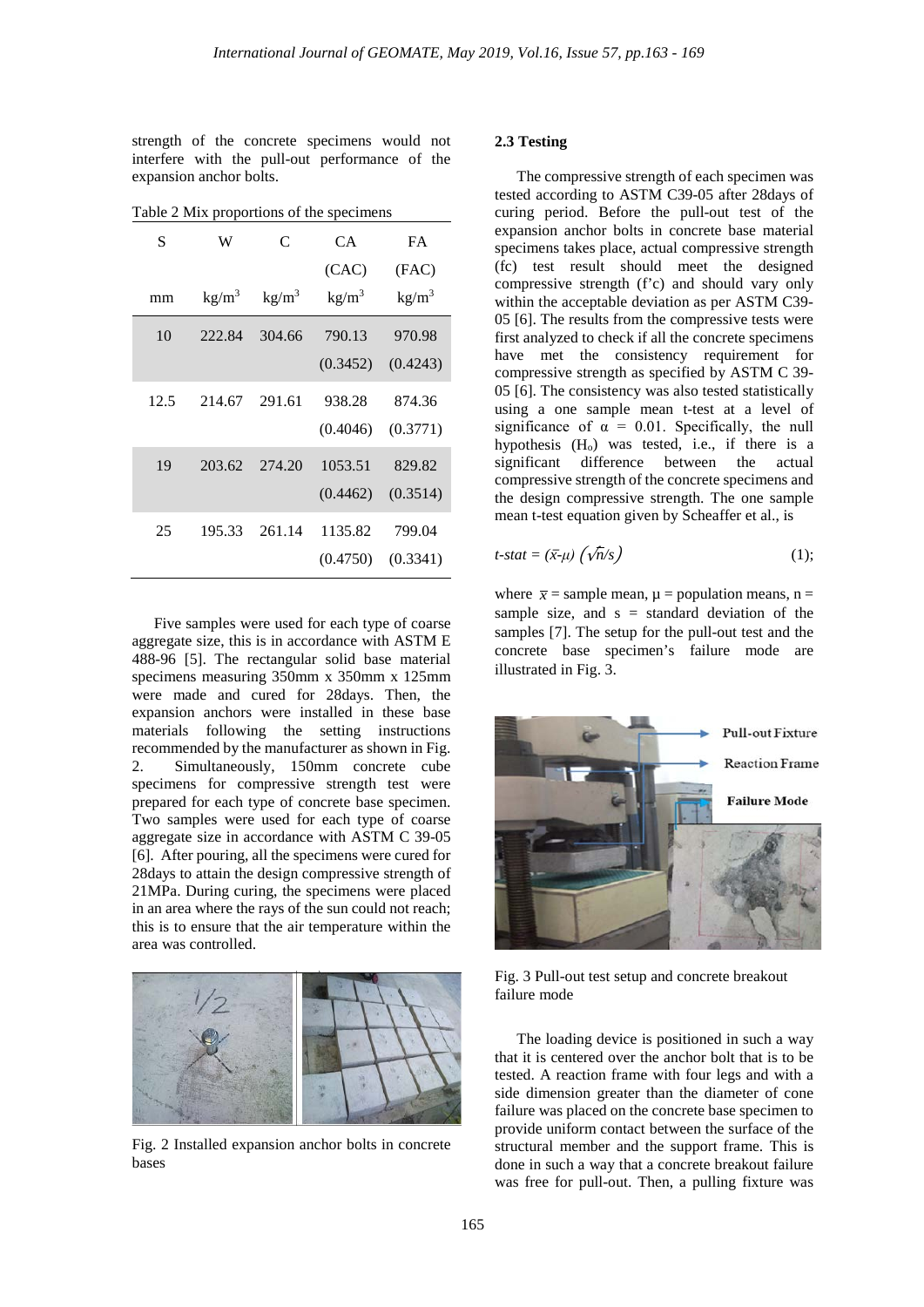inserted at the anchor's head to pull it up vertically from the structural specimen as the load was applied slowly by Universal Testing Machine (UTM) to the pulling fixture. The pulling fixture is shown in Fig. 3 was of sufficient size to ensure that it would not fail when pulling the expansion anchor bolt from the concrete specimen. The concrete breakout failure, as also shown in Fig. 3, occurred after the point of maximum pull-out load.

## **2.4 Regression Modeling**

The next step was to model the pull-out test results by linear and polynomial regression. These regression models display the effect on one variable when the response of the other variable is either a linear or curvilinear. General principles of multiple regressions also apply here. In this study, the influence of coarse aggregate size, coarse aggregate content and fine aggregate content to influence the concrete breakout strength of an expansion anchor bolt were checked. The linear and polynomial regression models as given by Montgomery and Runger are generally defined as

$$
\hat{y} = \hat{\beta}_0 + \sum_{i=1}^{k} \hat{\beta}_i x_i
$$
 (2)

$$
\hat{y} = \hat{\beta}_0 + \sum_{i=1}^k \hat{\beta}_i x_i + \sum_{i=1}^k \hat{\beta}_{ii} x_i^2 + \sum_{i < j} \hat{\beta}_{ij} x_i x_j \tag{3};
$$

where  $\hat{y}$  is the concrete breakout strength,  $x_i, x_j$ 

are the factors of concrete aggregates, and  $\hat{\beta}$  is the least squares estimate of model coefficients [8]. The significance and adequacy of these models were checked using F-test at  $\alpha = 0.01$ . This is to ensure that the recommended model will give a satisfactory estimate of the true system. Then, the adjusted coefficient of multiple determination,  $R^2_{adj}$  and error metric were defined for each regression model and were compared. The adjusted coefficient of multiple determination or  $R^2$ <sub>adj</sub> is a good measure for multiple predictor variables that estimate Pearson's correlation ratio with a value from 0 to 1 and is defined as:

$$
R_{adj}^{2} = 1 - [SS_{E}/(n-p)]/[SS_{T}/(n-1)] \tag{4};
$$

where  $SS_E$  is the sum of squares of the residuals,  $SS_T$ is the total sum of squares, n is the total samples used and  $p = k+1$  degrees of freedom at their corresponding regressor (k). While the metric of error used was the mean square of error or MSE. The MSE as defined by Montgomery and Runger is [8],

$$
MSE = SS_E / (n-p) \tag{5}
$$

Finally, the regression model with highest  $R_{\text{adj}}$ and with least MSE was selected and its optimum result was compared to ETAG 001 (Guideline for European Technical Approval of Metal Anchors for Use in Concrete), and NSCP 2015 (National Structural Code of the Philippines 2015) equations for verification.

ETAG 001equation for the concrete breakout of a single anchor in non-cracked plain concrete is given by [9],

$$
N = 10.1 \sqrt{f c_{\rm cube}} h_{\rm ef}^{\rm 1.5}
$$
 (6)

The compressive strength using cylinder specimen was computed using the equation of Kumavat, HR and Patel, VJ [10],

$$
fc = 0.95fc_{cube} \tag{7}
$$

While the NSCP 2015 equation for the concrete breakout of a single post-installed anchor in noncracked plain concrete is given by [11],

$$
N = 9.8 \sqrt{f'}_c h_{ef}^{1.5}
$$
 (8)

## **3. RESULTS AND DISCUSSIONS**

#### **3.1 Compressive Strength**

The concrete cube specimens with dimension 150mm x 150mm x 150mm were tested for compressive strength, followed by the pull-out test of the expansion anchor bolt. The actual compressive strength (fc) of the concrete cube specimens as compared to the design compressive strength (f'c) was statistically tested to check their significant difference. The result of compressive strength test and test of significant difference is presented in Table 3 and Table 4, respectively.

Table 3 Compressive strength at 28 days result

| CAS  | Load, P | Stress, fc | Mean fc |
|------|---------|------------|---------|
| (mm) | (KN)    | (MPa)      | (MPa)   |
| 10   | 410.3   | 18.24      |         |
| 10   | 468.7   | 20.83      | 19.53   |
| 12.5 | 455.4   | 20.24      |         |
| 12.5 | 426.3   | 18.95      | 19.59   |
| 19   | 449.7   | 19.99      |         |
| 19   | 463.6   | 20.60      | 20.30   |
| 25   | 446.6   | 19.85      |         |
| 25   | 454.9   | 20.22      | 20.03   |

Note: Mean fc Average = 19.86 MPa

Coefficient of Variance  $(CV) = 1.83\%$ Acceptable  $CV = 3.20%$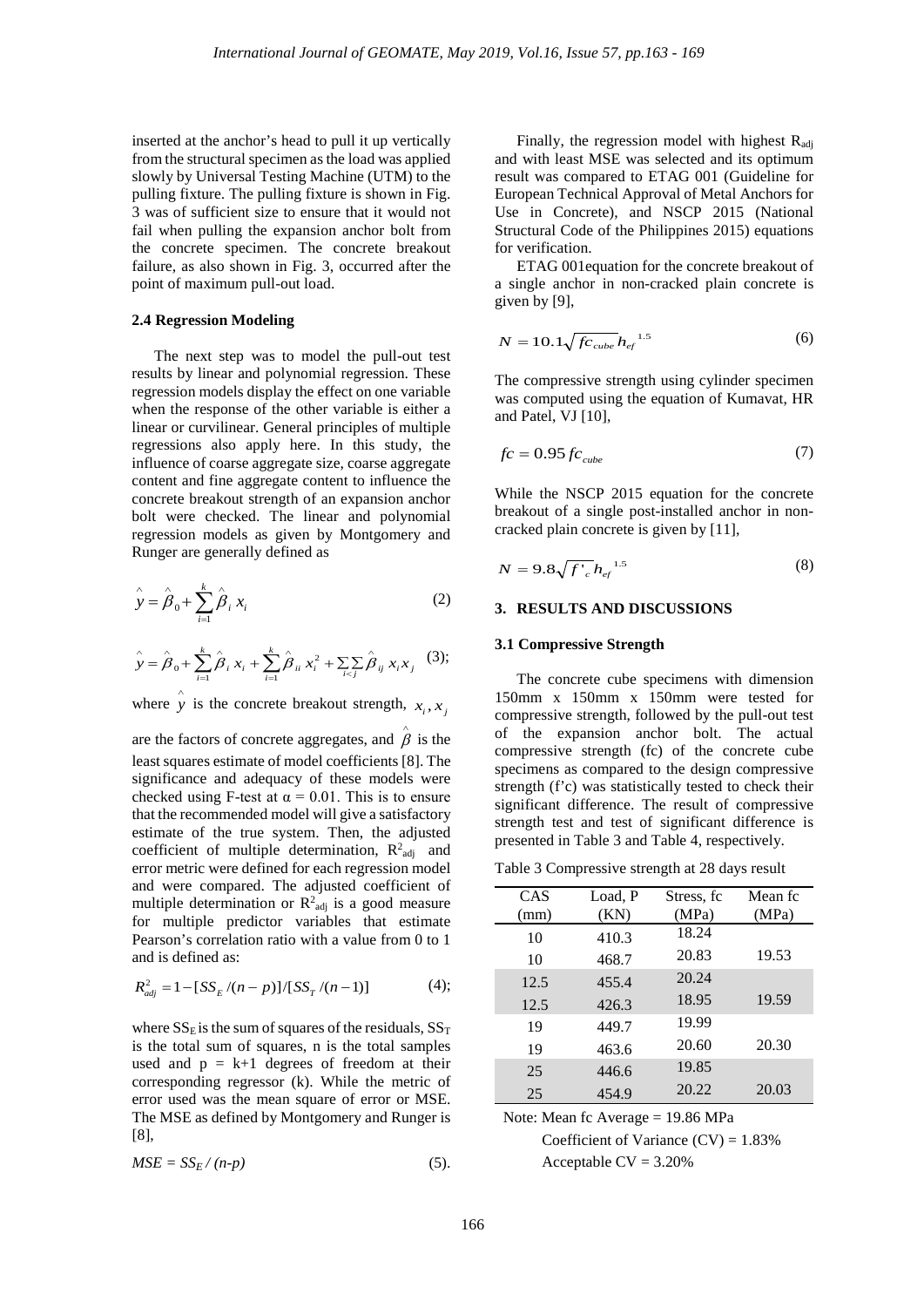It can be observed in Table 3 that all the compressive stress values show no difference with the required compressive stress. The actual coefficient of variance, the CV of the mean fc for all cases is 1.83%, which is less than the acceptable CV of 3.20% as set by ASTM C 39-05. This only shows that the test result for compressive strength as a whole is consistent. The consistency of the fc result was tested further for their significance difference using t-test as indicated in Table 4.

Table 4 t-test result

| Parameters    | Remarks       |
|---------------|---------------|
| $H_0$         | $fc = f'c$    |
| $H_1$         | $fc \neq f'c$ |
| n             | 8             |
| t-statistics  | $-2.6306$     |
| t-critical    | 3.5           |
| $\alpha$ , df | 0.01, 7       |

Table 4 indicates that the t-statistics are numerically less than the t-critical. This results in the acceptance of the null hypothesis  $(H<sub>o</sub>)$  and the rejection of the alternative hypothesis  $(H<sub>1</sub>)$  at 0.01 level of significance (α) and at degrees of freedom (df) equals 7. This leads to a decision that there is no significant difference between fc and f'c of the concrete specimens. This means that fc of all concrete specimens are the same with those of f'c. This result allowed the pull-out test to proceed.

### **3.2 Concrete Breakout Strength**

After passing the consistency requirements for fc, all the expansion anchor bolts were installed in their respective concrete base materials and then tested for pull-out where the results are tabulated in Table 5.

| CAS  | Concrete Breakout<br>Strength, N<br>(KN) | Mean<br>N |
|------|------------------------------------------|-----------|
| (mm) |                                          | (KN)      |
| 10   | 18.10                                    |           |
| 10   | 20                                       |           |
| 10   | 21                                       |           |
| 10   | 21.6                                     |           |
| 10   | 20                                       | 20.14     |
| 12.5 | 23.5                                     |           |
| 12.5 | 21.8                                     |           |
| 12.5 | 24.9                                     |           |
| 12.5 | 23.1                                     |           |
| 12.5 | 22.2                                     | 23.10     |

|  |  | Table 5 Pull-out test result |  |  |
|--|--|------------------------------|--|--|
|--|--|------------------------------|--|--|

| Table 5 | Pull-out test result (cont.) |       |
|---------|------------------------------|-------|
|         | Concrete Breakout            | Mean  |
| CAS     | Strength, N                  | N     |
| (mm)    | (KN)                         | (KN)  |
| 10      | 18.10                        |       |
| 19      | 25.5                         |       |
| 19      | 26.4                         |       |
| 19      | 24.2                         | 26.32 |
| 25      | 26.9                         |       |
| 25      | 26.4                         |       |
| 25      | 24.8                         |       |
| 25      | 25.8                         |       |
| 25      | 24.9                         | 25.76 |

Generally, the mean concrete breakout strength increases as the size of the coarse aggregate increases. Specifically, the increased in concrete breakout strength occurred only from 10mm up to 19mm size and then decreased at 25mm. This result implies the possibility of a curvilinear relationship between the coarse aggregates size and the pull-out load capacity of an expansion anchor bolt.

The results of the pull-out test at concrete breakout failure are shown in Fig. 4, Fig. 5 and Fig. 6 relative to the coarse aggregate size, coarse aggregate content, and fine aggregate content, respectively. From these scatter plots, the response of breakout strength to each concrete aggregate regressor is obviously curvilinear rather than linear.

Among the concrete aggregate factors, the coarse aggregate size gives the best polynomial fit to the response as shown in Fig. 4. The breakout strength measures 20.14KN initially at 10mm and increased to 23.10KN by 14.70% and increased again to 26.32KN at 19mm by 14.00% and then decreased to 25.76KN at 25mm by 2.20%. It only implies that the breakout strength is optimum at 19mm coarse aggregates size.



Fig. 4 Scatter plot of breakout strength against the coarse aggregate size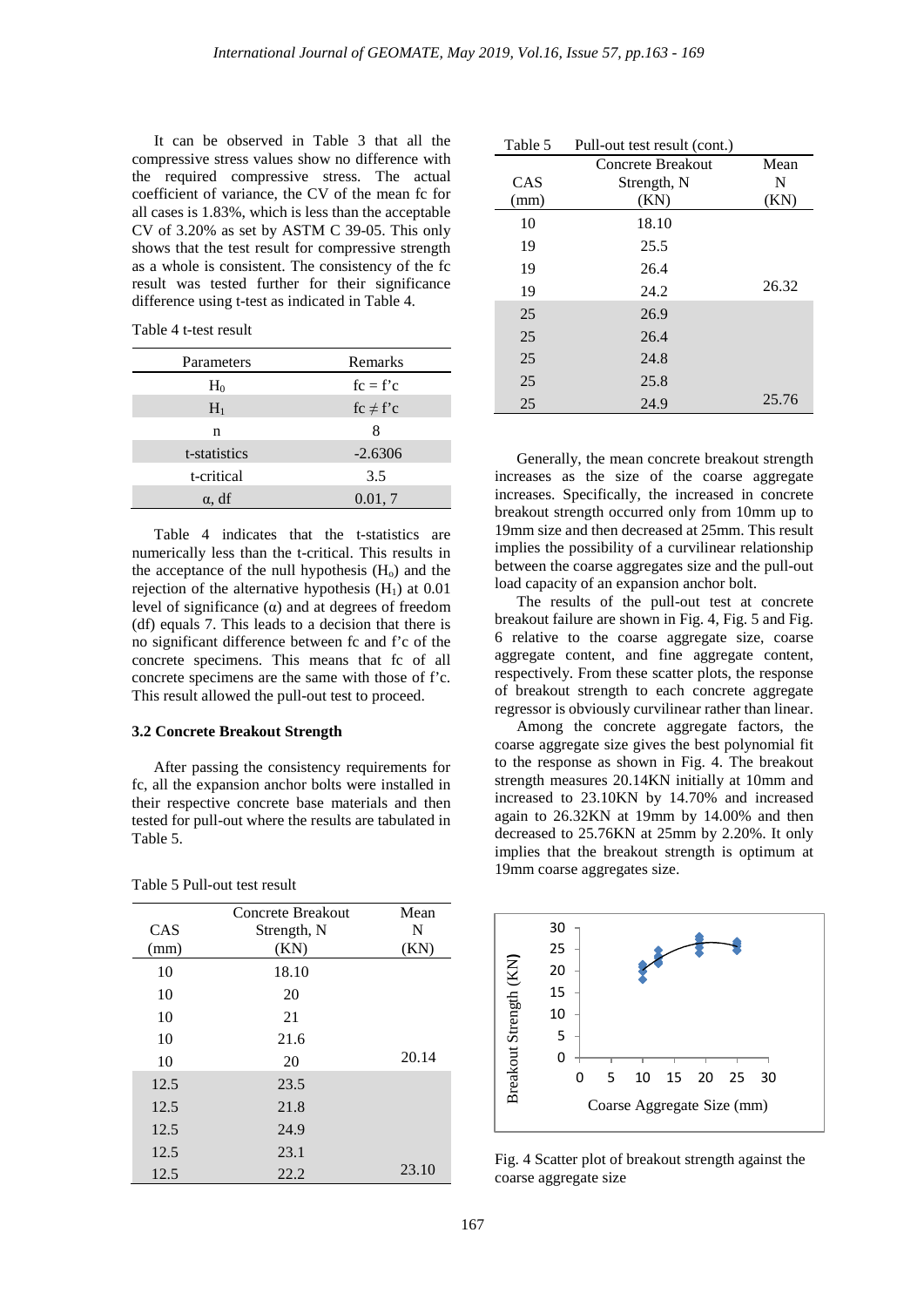

Fig. 5 Scatter plot of breakout strength against coarse aggregate content



Fig. 6 Scatter plot of breakout strength against fine aggregate content

Table 6 shows the best performance of linear and polynomial regression model to predict the breakout strength of an expansion anchor bolt in concrete. Each regression was tested for the adequacy using the R<sub>adj</sub>, MSE, and F-test at  $\alpha$  = 0.01. It is noticeable that breakout strength is best predicted using the polynomial regression model with coarse aggregate size as the sole predictor with Radj of 0.894 and MSE of 1.55.

The optimum result of this model at 19mm coarse aggregate size and using cube compressive strength of 19.86MPa and  $h_{ef} = 70$ mm was verified to Eq. (6) and Eq. (8) as shown in Table 7. Note that the cylinder compressive strength was computed using Eq. (7).

Table 6 Comparison of regression models

| Model                   | $R_{\rm adi}$ | <b>MSE</b> | $\mathbf{F}$ | $F_{\alpha,k,n-p}$ |
|-------------------------|---------------|------------|--------------|--------------------|
| Poly(S,S <sup>2</sup> ) | 0.894         | 1.55       | 38.74        | 6.11               |
| Lin(S,<br>CAC, FAC)     | 0.889         | 1.62       | 24.83        | 5.29               |

Note:  $S = \text{Coarse}$  Aggregate Size CAC = Coarse Aggregate Content FAC = Fine Aggregate Content

Table 7 Verification of polynomial regression model with other models

| Model            | <b>Breakout Strength (KN)</b> |
|------------------|-------------------------------|
| Polynomial       | 26.455                        |
| <b>NSCP 2015</b> | 24.930                        |
| $ETAG$ 001       | 26.361                        |

It can be observed that breakout strength result using the polynomial regression model is equally comparable to the results calculated from NSCP 2015 and ETAG 001 equations. This only implies that a polynomial regression model can be used to estimate the breakout strength of an expansion anchor bolt in concrete with coarse aggregate size as its predictor. The polynomial regression model is given by

$$
N = -0.0539S^2 + 2.2493S + 3.1762 \tag{9};
$$

where N is the breakout strength of an expansion anchor bolt at  $h_{\text{ef}} = 70$ mm, and *S* is the coarse aggregate size. This model applies only to the crushed coarse aggregate size ranging from 10mm to 25mm and to the concrete base material with compressive strength ranging from 19MPa to 21MPa.

## **4. CONCLUSION**

Among the concrete aggregate predictors considered, coarse aggregate size turned out as the most significant variable to influence the breakout strength of an expansion anchor bolt embedded in concrete using a polynomial regression model.

Test results also show that breakout strength is optimum at 19mm coarse aggregate size.